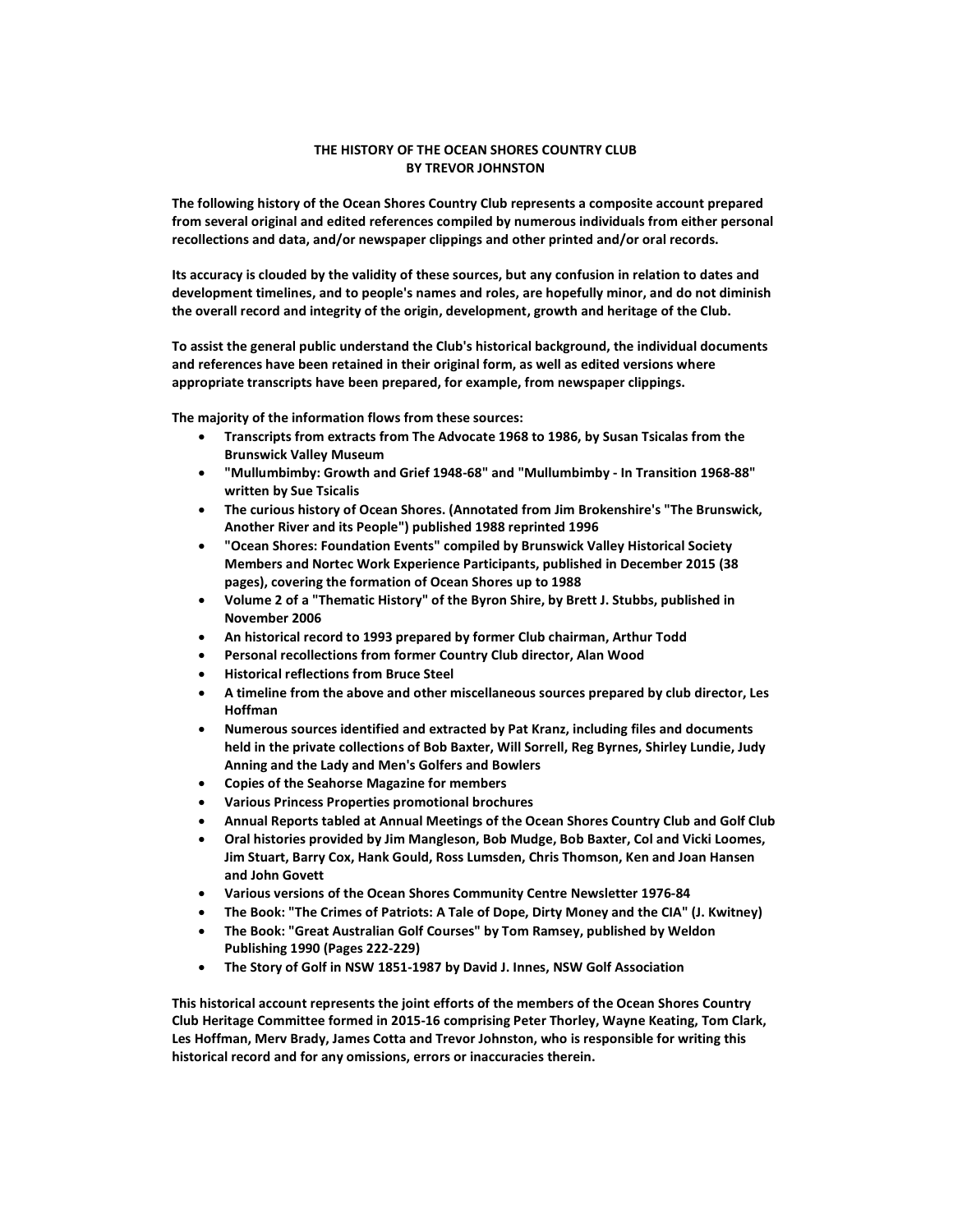The Steering Committee acknowledges the individual contribution of numerous past and present members, staff and independent observers, who were all generous with their time, efforts and overall interest in the Heritage project.

The composition of this document starts with a brief resume of the chronological development of the Ocean Shores Country Club, followed by an expanded version of these events which incorporates and integrates personal and printed observations as recorded in the various and numerous sources outlined above. Repetition has been unavoidable.

The Club's development is inextricably interwoven with the development of the Ocean Shores Estate, in which it was a fundamental component, designed to attract buyers of land, and also with the Ocean Shores Community Centre (OSCC), which originally comprised the estate's landowners.

The OSCC not only provided the nucleus of the original Golf Club members, but raised the finance and management expertise which facilitated the transfer of ownership of the Golf Club from the original developers, the Wendell West Company, its successor, Princess Properties, and its eventual metamorphosis from the Ocean Shores Golf Club into the Ocean Shores Country Club Limited.

## THE VERY EARLY DAYS

A "Thematic History" of the Byron Shire, by Brett J. Stubbs, published in November 2006, noted that Brunswick Heads was the first settlement established in the Byron Shire in 1871 and was first proclaimed a village in 1885. The footbridge was erected in 1937 and the breakwall in 1960-61.



Figure 18: The Terrace, Brunswick Heads, during holiday time (Brunswick Valley Historical Society photo)

The Village of Mullumbimby was proclaimed in January 1888. The Byron Bay village was first surveyed in 1886, the same year that construction of the jetty began. The Lighthouse was built in 1901. The Byron Shire was proclaimed in 1906. One of the first buildings at Billinudgel was the Tramway Hotel which opened in 1892.

Stubbs continues: "In the 1960s the land between the settlements of Billinudgel and New Brighton comprised dairy pasture, scattered banana plantations, and un-cleared forested slopes. It came then under the notice of an American company, Wendell West Development Company, which was seeking land on which to develop a large-scale, high-class housing estate.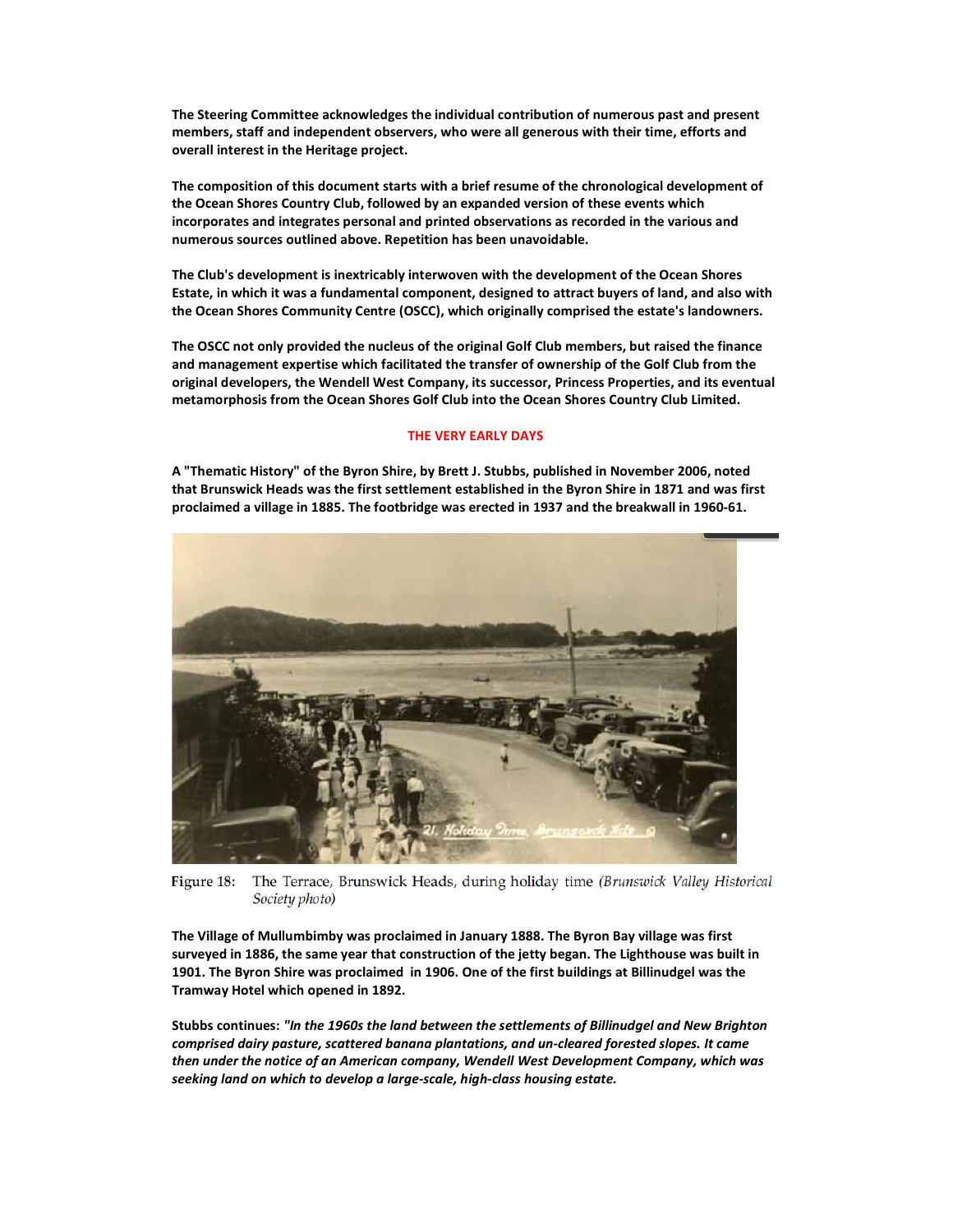"The project was officially launched on 29 March 1969 when S. T. Stevens, the M. L. A. for Byron, and also the Minister for Housing and Co-operative Societies, opened the 'Roundhouse' administration building on the site of the future town of Ocean Shores.

"Initial plans for Ocean Shores envisaged an eventual population of 40,000 people, housed on 8,000 fully-serviced blocks. Additional infrastructure included a golf course and clubhouse, schools, a shopping complex, and a marina. The scale of the development was unprecedented in the district.

"Although Ocean Shores developed slowly at first, it is now the second largest population centre within Byron Shire."

The Ocean Shores Country Club evolved from the Ocean Shores Golf Club, which was established by the developers of the Ocean Shores Estate, the Wendell West Company, where most of the directors were Americans from Seattle.

"Pat" Boone, an American singer, composer, actor, writer, television personality, motivational speaker and entrepreneur, was also a director.

The concept of the Ocean Shores Estate began around July 1967, when 6000 acres of prime land was acquired, of which 3250 acres was set aside for Ocean Shores. Most of the estate land was purchased form local dairy farmers: the Bowers, Holmes, Devine, Laverty and McMahon families.

The original concept envisaged 7100 allotments complete with road systems, kerb and guttering, underground electricity, water, etc. It was estimated to cater for some 22,000 people.

The combined estate was designed by renowned Californian urban planner and architect, Robert Sully. Jones Flint and Pike were the original surveyors and shaped the golf course. Cardno & Davies from Brisbane were the engineers.

The Engineer for Wendell West was an Australian, Russell Corbin. Fred Ludtke, an American, was the Project Manager. Vic O'Connell from Mullumbimby was the Accountant.

On July 30, 1968, the initial plans for the Ocean Shores estate were presented to the Byron Shire Council by a representative of the Wendell-West Company of California.

On April 16, 1969, the State Planning Authority of the day consented to the proposal and a Principal Deed was made between The Wendell-West Company, the vendor, and the various governmental and local government authorities on the other hand, the Deed providing for the overall proposed development.

By mid-1969, 329 blocks and been sold with a large percentage being sold for speculation and a significant number purchased by overseas buyers.

In October 1969, the Ocean Shores Community Centre was incorporated, comprising landowners who had purchased land on the estate.

In May 1970, plans were lodged for the construction of a Golf Clubhouse on the Ocean Shores Estate being developed by the Wendell West group.

In June 1970, Wendell West appointed Von Hagge, Barnes and Bruce Devlin (an original investor in Cobra Golf) as architects to design and construct the Golf Course, having initially appointed Bob Green of Green and Knight in Sydney.

In November 1970, Wendell West was taken over or merged with Princess Properties Limited, owned by the Ludwig Group.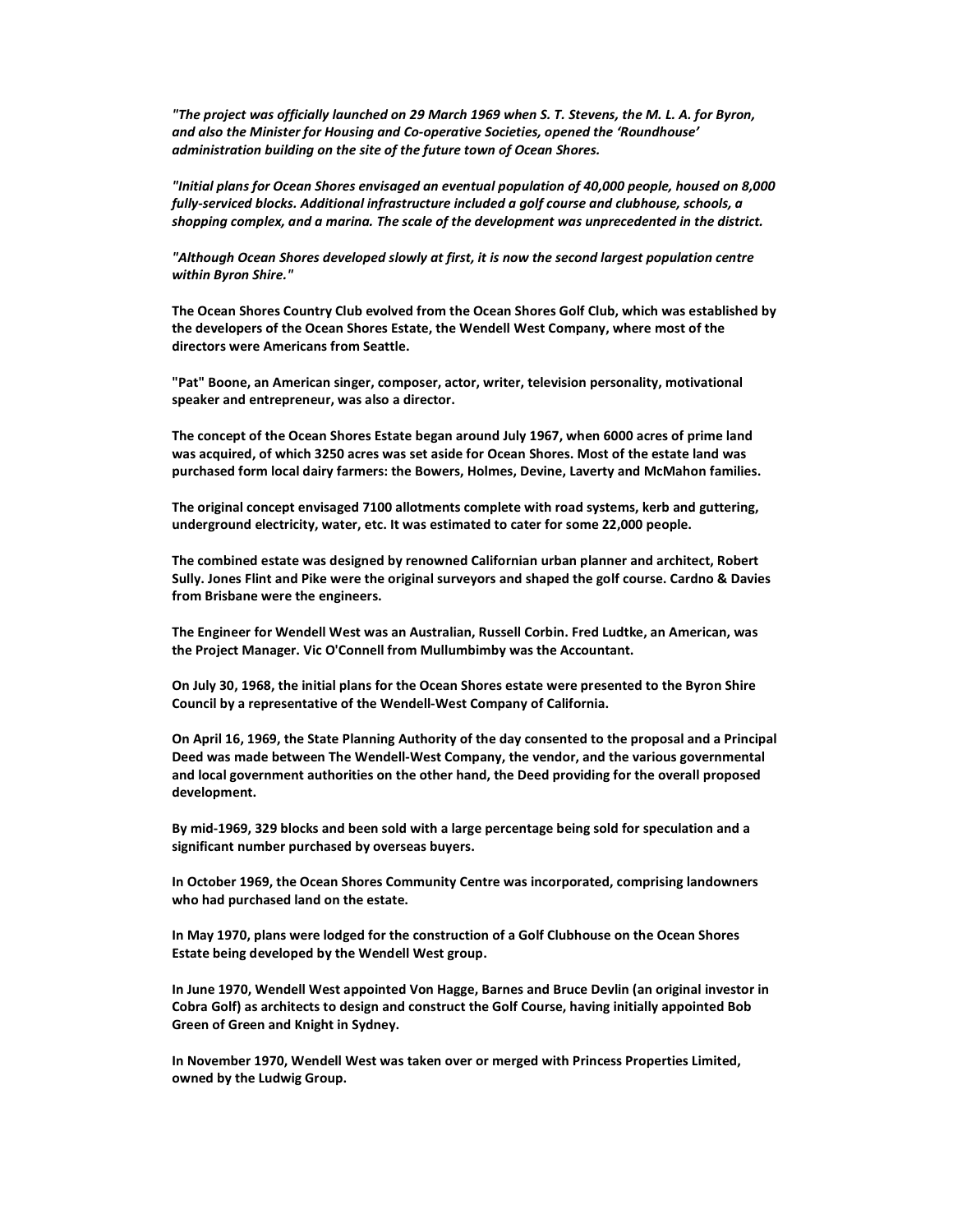The Clubhouse was completed in February 1971, and the Swimming Pool area in the following November.

On March 8, 1972 the inaugural public meeting was held to form the Ocean Shores Golf Club. The following April 12, a steering committee was formed to guide the formation of the Golf Club, which was then a separate entity to the Ocean Shores Community Centre.

On May 20, 1972, the first competition was held on the Golf Course. The following July 28, the new Ocean Shores Golf Club was established at a meeting at the Clubhouse.

On October 10, 1972, the Ocean Shores Golf Club was officially incorporated under the Companies Act.

On September 25, 1974 a contract was signed by the Ocean Shores Golf Club to purchase the golf course and clubhouse from Princess Properties.

In September 1975 the new entity obtained its liquor licence, and on November 11, 1975, it was recorded that the newly licensed Club was officially opened.

The land originally was 60-70% swamp. Some 750,000 yards of filling was moved on course fairways with bulldozers, dump trucks and dredges over a twelve month period, scraping soil off hilltops, filling flats and depressions and creating lakes from swamps.

The golf club house was constructed by Hanna and Edmed of Murwillumbah to the design of Buchan Laird and Buchan, Architects, who were engaged by Wendell West. It was built to specifications that another storey could be built on top.

Wendell West staff had headquarters at Australia Square in Sydney, with sales offices in Sydney, Melbourne, Brisbane and Ocean Shores. Staff on-site peaked at 116 including 82 involved in construction, 17 in administration and six in sales.

Members of the Ocean Shores Community Centre, incorporated in 1969, comprising landowners on the estate, provided the nucleus of Golf Club and eventually Country Club members.

The Community Centre facilitated the transfer of ownership of the Golf Club from the Wendell West Company and its successor, Princess Properties, owned by the world's then third richest man, shipping magnate Daniel Ludwig, to form the Ocean Shores Country Club.

The Golf Course covered 174 acres. It had 18 holes over 6969 yards, was rated a par 72, and comprised six par 3's six par 4's and six par 5's, although original plans differed.

Tifdwarf Bermuda Grass, developed at Tifton in Georgia USA, was first planted at Ocean Shores in 1973. These strains were to revolutionize the playing surfaces of golf and bowls greens in the tropical regions of Australia.

The Clubhouse was completed in February 1971, and the Swimming Pool area in the following November. It incorporated a huge 15,000 square feet practice putting green.

On March 8, 1972 the inaugural public meeting was held to form the Ocean Shores Golf Club. The following April 12, a steering committee was formed to guide the formation of the Golf Club, which was then a separate entity to the Ocean Shores Community Centre.

On May 20, 1972, the first competition was held on the Golf Course (then nine holes).

On July 28, 1972, the Golf Club was established with 220 members, and on October 10, 1972, the Ocean Shores Golf Club incorporated under the Companies Act. In November 1972, the full 18 holes on the golf course were opened for play.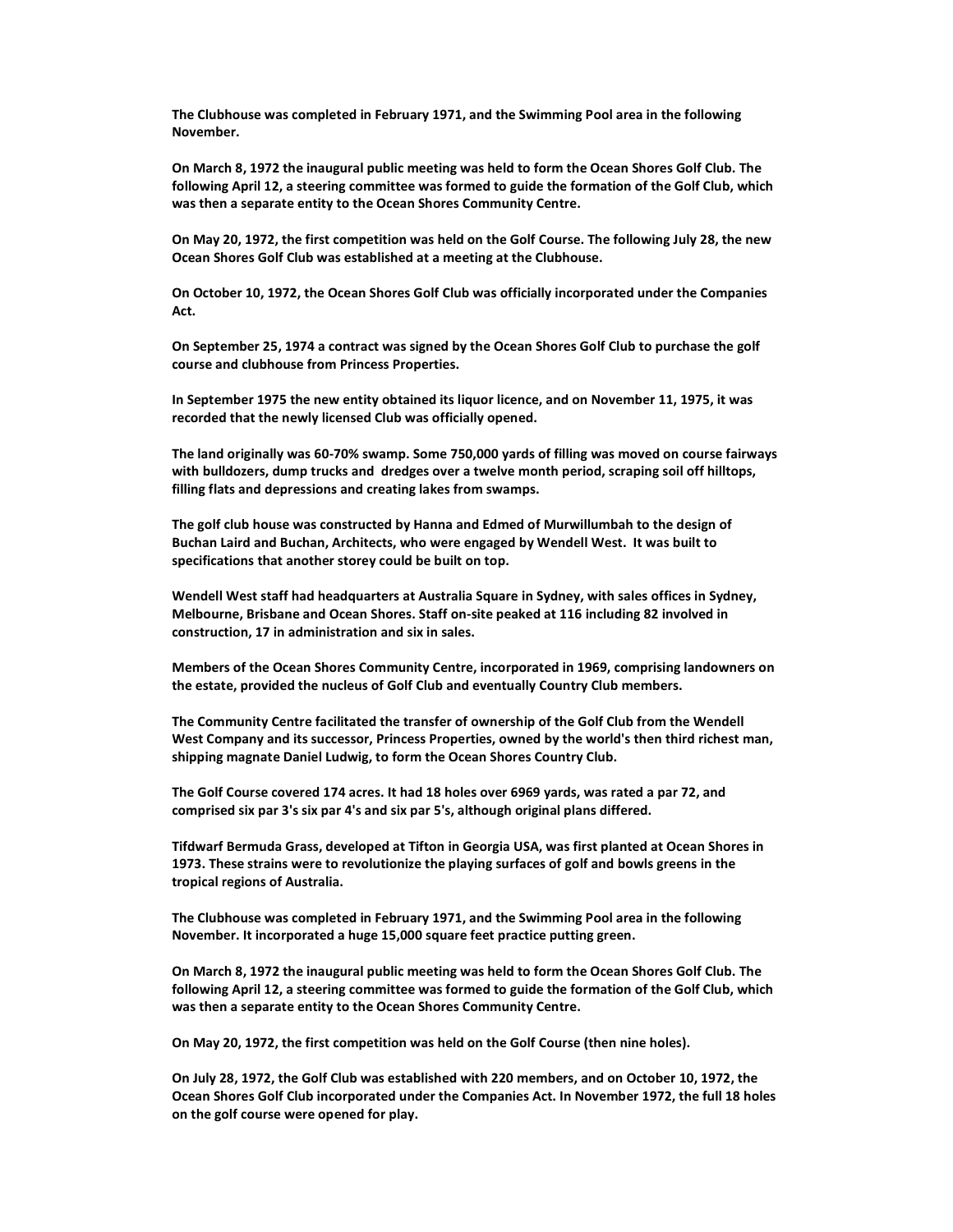It was not until late February 1977, that the Bowling Green at Ocean Shores was used for first time.

On September 25, 1974 a contract was signed by the Ocean Shores Golf Club, under the auspices of the Community Centre, to purchase the golf course and clubhouse from Princess Properties for \$625,000 payable by installments over 20 years.

In September 1975 the new entity obtained its liquor licence, and on November 11, 1975, it was recorded that the newly licensed Club was officially opened.

The annual report of The Ocean Shores Golf Club Limited for the year ending July 31, 1977 (held on November 8, 1977) believed to the first annual report of that entity, expressed concern about amounts payable to Princess Properties on June 30, 1978, which it noted will adversely affect the ability of the Ocean Shores Golf Club Limited to meet its obligations as an when they became due.

The Director's report commented that "A difficult financial period is looming in 1977-78 and negotiations are now taking place between the Ocean Shores Community Centre and Princess Properties Pty Limited for the purchase of the Golf Course and Clubhouse."

Negotiations between the Golf Club Steering committee and Princess Properties were successful in securing agreement for a cash purchase of \$240,000 in place of the Club's terms figure of \$625,000.

This occurred in May 1978, when the Golf Club realised it would not be able to meet its financial obligations and renegotiated the contract agreeing to purchase the course, clubhouse and bowling green for \$240,000, which was provided by the Ocean Shores Community Centre.

The Steering committee and the Boards of the two Clubs agreed upon a course under which the Community Centre would change its Articles to include normal Country Club operations, and also change its name to Ocean Shores Country Club Limited.

On May 23, 1978, the name of the Ocean Shores Community Centre Limited was changed to the Ocean Shores Country Club Limited, making the Club's golf and bowls committees the relative controlling bodies.

In August 1978, contracts were signed to purchase the Golf Club. Princess Properties agreed to continue to maintain the golf course to June 1980. Settlement of the acquisition occurred in December 1978. At that time, there were 622 members.

"Under this arrangement the committee of Management of the Country Club, which will include e Golf representative and a Bowls Representative, would have full management of the Country Club, with provision for elected Golf and Bowls Committees to manage the conduct of those two games and to affiliate with the relative controlling bodies.

"It is further intended that when the above steps are completed, the Country Club will then purchase the course, bowling green and Clubhouse for the cash price of \$240,000 mentioned above, your Club at the same time agreeing to the termination of its contract, and accepting a lease from the Country Club necessary for the continuation of its Liquor Licence until the Country Club itself can procure a similar licence over the premises."

By 2014-15, membership exceeded 3000 for the first time and turnover embraced \$4 million, justifying the vision of it original developers and the faith of those who provided its financial lifeline in the face of major adversity.

## SUMMARY OF THE CHRONOLOGICAL DEVELOPMENT OF THE OCEAN SHORES COUNTRY CLUB

1964: The Wendell West company began purchasing a number of rural properties that were later consolidated tin the Ocean Shores Estate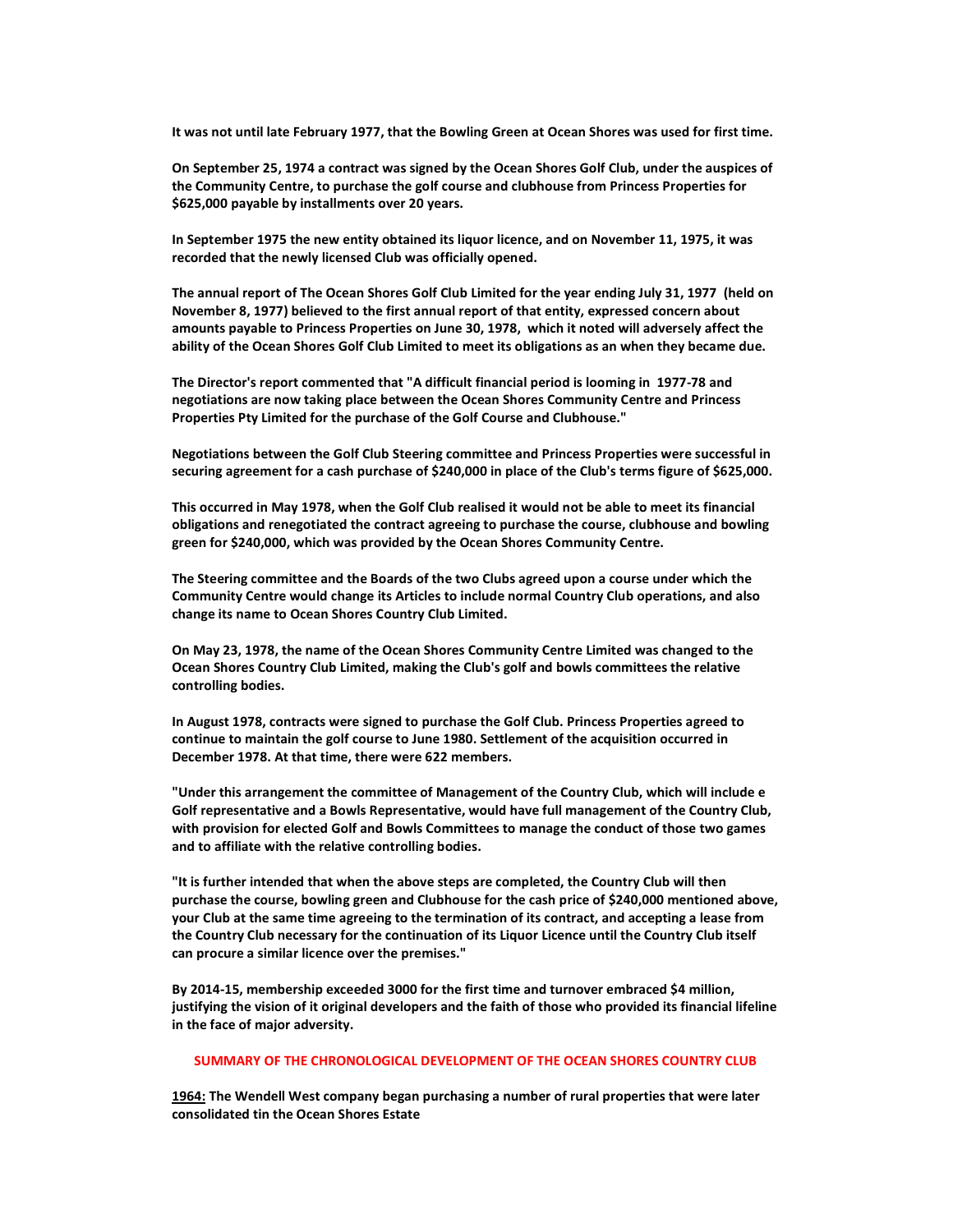July 3, 1968: Wendell West Company seeks development approval from the Byron Bay Council

November 10, 1968: Pat Boone, a director of Wendell West, visits the Estate for the first time

April 16, 1969: The NSW State Planning Authority consents to a Principal Deed with Wendell West

May 1969: Bob Baxter joins Wendell-West as sales manager, following a five-year stint as an insurance broker in Melbourne.

Mid-1969: Reported that 329 blocks in the Estate had been sold

October 14, 1969: Ocean Shores Community Centre incorporated as a public company

May 1970: Foundations commenced on the golf course clubhouse.

June 1970: Von Hagge Barnes and Devlin engaged as architects to design and construct the golf course

July 15, 1970: Byron Shire Council approves plans for Ocean Shores clubhouse

September 2, 1970: Ocean Shores golf course (first nine holes) nearing completion

November 18, 1970: Wendell West becomes Princess Properties

February 1971: The \$130,000 re-cycling vari-time watering system for the fairways and greens was completed, prior to sowing grass on the fairways and greens

April 27, 1971: The first annual general meeting of the Ocean Shores Community Centre was held. F.H. Ludkte was elected chairman, R.H. Arkell Vice President, and G.J. Linnegar honorary treasurer

June 1971: Golfers Bruce Devlin and Jan Stephenson (Australia Women's Amateur Champion) flew in to inspect course construction progress

March 8, 1972: Inaugural public meeting held at the Ocean Shores Golf Club

April 12, 1972: Steering Committee formed to guide the formation of the Ocean Shores Golf Club

May 20, 1972: First golf competition held at Ocean Shores Golf Club, utilizing nine holes. During May, charter flights began from Maitland to Coolangatta, with a company courtesy bus picking up potential investors

July 28, 1972: Golf Club established with 220 members. This date has been designated by the Heritage Committee as the Club's starting date as until then, there were no club members.

October 10, 1972: Ocean Shores Golf Club incorporated under the Companies Act

November 1972: The full 18 holes on the golf course were opened for play, but marred by rain during the day. A series of charter flights to Tyagarah from Orange and Bathurst brought real estate investors to Ocean Shores

April 11, 1973: Mrs R. Rowley (later Jan Larracy) elected foundation president of Ocean Shores Golf Associates (Ladies)

May 2, 1973: Ocean Shores Golf Club application for a liquor licence is refused. The club, described as having an 18 hole course, had a membership then of more than 300, with more than 150 active playing members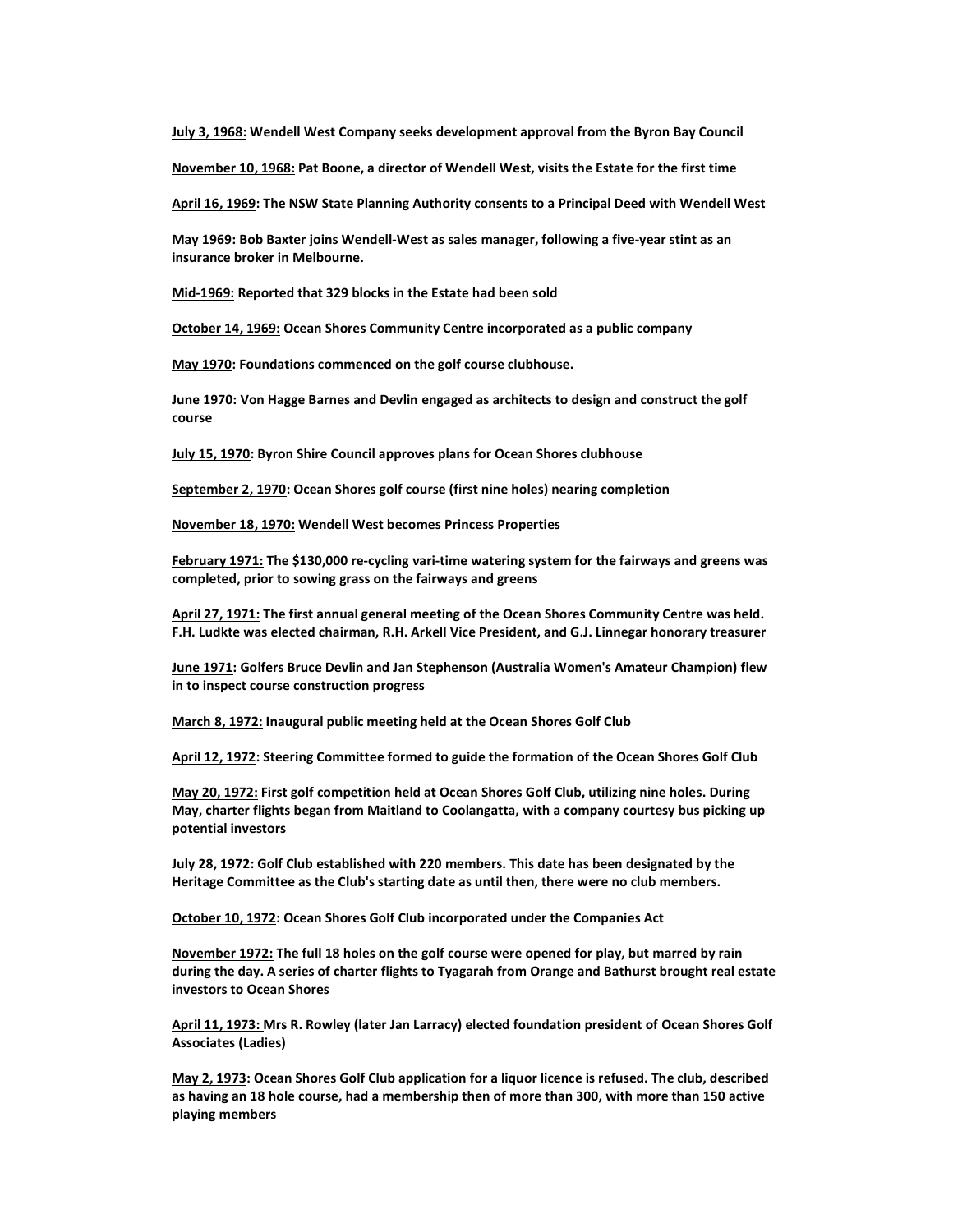July 1973: Associates organize first fashion parade and art show. Ocean Shores Golf Club Pennant team participate in first pennants visit to other clubs. Melbourne Golf Pro, Ray Wright sends his representative, John Furze, to open the Club's first Pro Shop. Bucket of balls concept begins.

October 3O, 1973: The first AGM of Ocean Shores Golf Club was reported, with Mr R.A. Wood of Mullumbimby, elected president, W.D. Sherrington Vice-President; captain, J.D. Acton, vice-captain, J.G. Slater; and treasurer, Mr A.J. Bomford.

January 1974: Reported in the Princess Properties publication "The New Life" that much had happened since 1970 when Princess Properties (the Wendell-West Company of Australia Pty Limited) was acquired from The Wendell-West Company of the United States.

September 17, 1974: A cheque for \$10,000 presented to the Ocean Shores Golf Club by the Ocean Shores Community Centre Committee, part of a \$420,000 grant being made available over the following two years to assist the club to establish itself.

September 25, 1974: Construction of an eight rink bowling green, jointly with Princess Properties, was "expected to begin soon" at an estimated cost of \$15,000. This proposal was approved and green was built a cost to the OSCC of \$12,000.

October 9, 1974: Ocean Shores Golf Club agreed to purchase the course and clubhouse from Princess Properties Pty Ltd for \$625,000, to be paid in annual installments over 21 years. The Club acquires its first two golf carts. Cliff Meredith is listed as the Course Curator.

May 14, 1975: Hungry Turtle Restaurant, the first at the Ocean Shores Golf Club, was opened.

September 1975: Liquor licence granted to Ocean Shores Golf Club.

December 1976: Princess Properties, developers of the bowling green, formally handed over the Green to the Ocean Shores Golf Club Limited.

Late February 1977: The new Bowling Green at Ocean Shores was used for first time.

1977: Golf Course and clubhouse purchase negotiated by Club President Arthur Todd and Director Bruce Padman. The liquor licence, obtained by the Golf Club in 1975, was also transferred.

May/June 1978: The name of Ocean Shores Community Centre was changed to Ocean Shores Country Club Limited.

August 1978: Contracts signed to purchase the Golf Club. Princess Properties to continue to maintain the golf course to June 1980.

September 1978: Certificate of Registration issued in the changed name.

December 1978: Settlement of the property acquisition from Princess Properties.

July 1979: The White House (now Pacific Palms Motel) sold for \$75,000.

October 1979: Ocean Shores Golf Club goes into liquidation. Liquor licence transferred to the Country Club.

January 1980: Country Club becomes free of debt, discharging mortgage to Princess Properties.

September 1980: Clubhouse alterations begin: moving kitchen, adding new bar, kitchenette, moving the office and altering the entrance.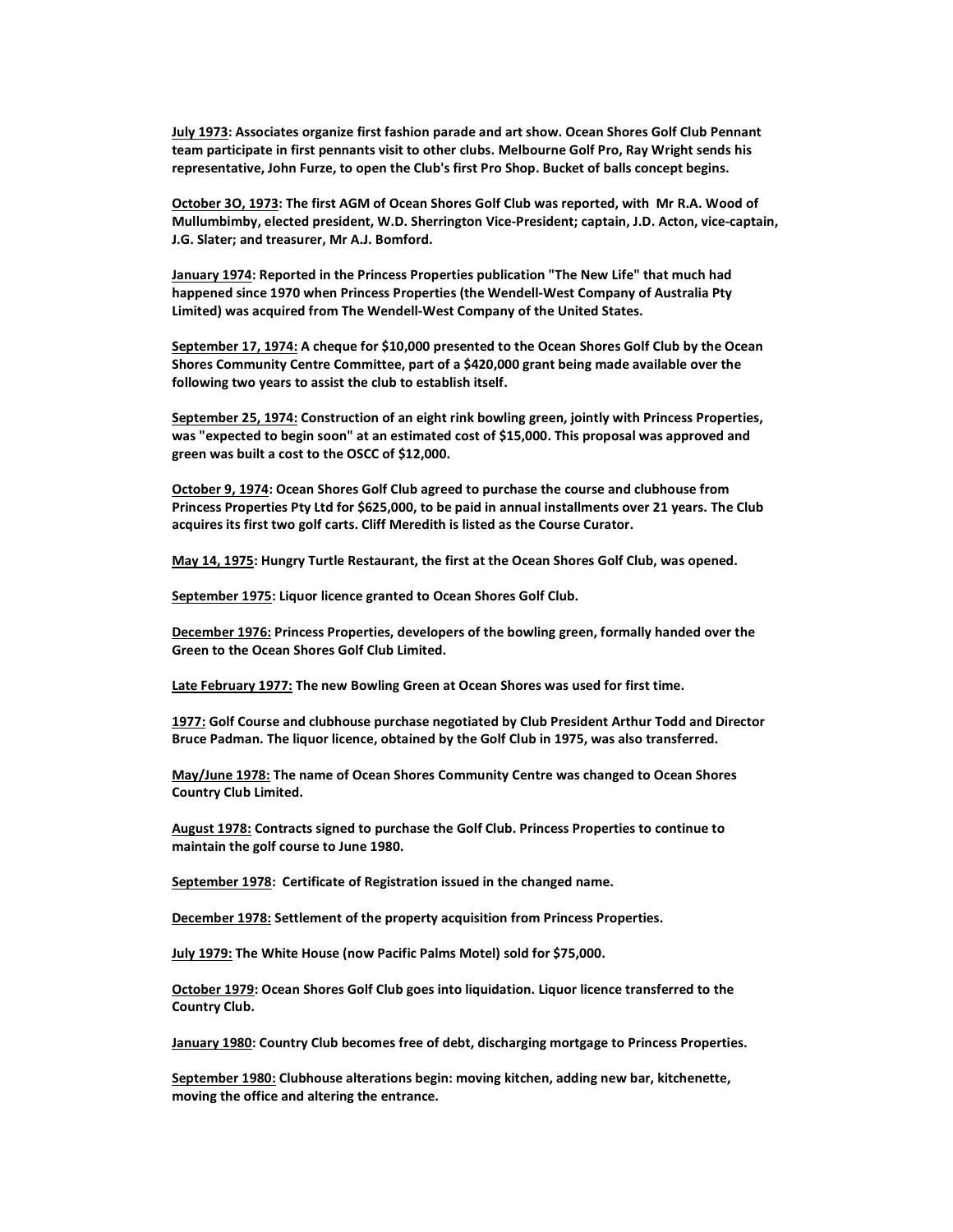1982: The Garden Group was established, as were other Special Interest Groups involving travel and bridge. Floodlighting the bowling green was completed under a leaseback arrangement. A second bowling green was also established.

1985: The Halfway House is established on the golf course.

April 23, 1985, the Club's annual report noted that Wayne Riley had set a course record of 65 in a Pro-Am tournament in the year ending December 31, 1984.

April 27, 1985: The Alan Wood bowling green (lower) officially opened

1987: Barry Cox appointed golf course Greens Superintendent, having previously spent four years as Greens Director at Coolangatta-Tweed Heads. One of his first major projects was the attempted control of the water weed Salvinia.

May 10, 1988: Torrential rain causes the bottom bowling green to collapse. Poor drainage blamed. Green eventually restored at no expense to the Club.

May 1989: The Blue Marker Challenge for Golf was introduced on the last Friday of the month

March 1990: The first issue of the new Seahorse magazine published to improve the flow of communication to members. Membership reaches 1100. Ocean Shores bowls green keeper, Peter Mills, wins the NSW Greenkeepers' Association competency Award for work of a high standard over the previous three years.

February/March 1990: Ocean Shores bowlers win Division 5, their first ever Men's Pennant District Finals success.

May 1990: Formation of the Ocean Shores Jazz Club proposed on first and third Thursdays.

August/September 1990: Fishing Club formed with 29 members. Other special interest groups existing around that time included garden, jazz, darts, social and tennis clubs.

September 1990: Barbecue area completed. Contract signed for installation of automatic watering system for greens and surrounds.

December 1990: New record established with 226 golfers playing in the Blue Marker.

January 24, 1991: Geoff Heaton appointed the new Club Secretary Manager.

February/March 1991: Eddie Pittendrigh appointed golf course ranger.

June 1991: The Club celebrates its 21st birthday with middies and nips at 50 cents each.

August/September 1991: Reported that a pool competition had been introduced with 25-30 players.

February/ March 1992: Announced that Colin "Sam" Ridgewell had been appointed the new Club Secretary Manager.

June/July 1992: Merv Brady elected Club chairman, succeeding Arthur Todd, who had served as chairman continuously from 1987 to 1992. Arthur had been treasurer in 1976 before becoming president in 1977, then foundation chairman of the Country Club in 1978.

June 28, 1992: Night golf introduced played with fluorescent balls.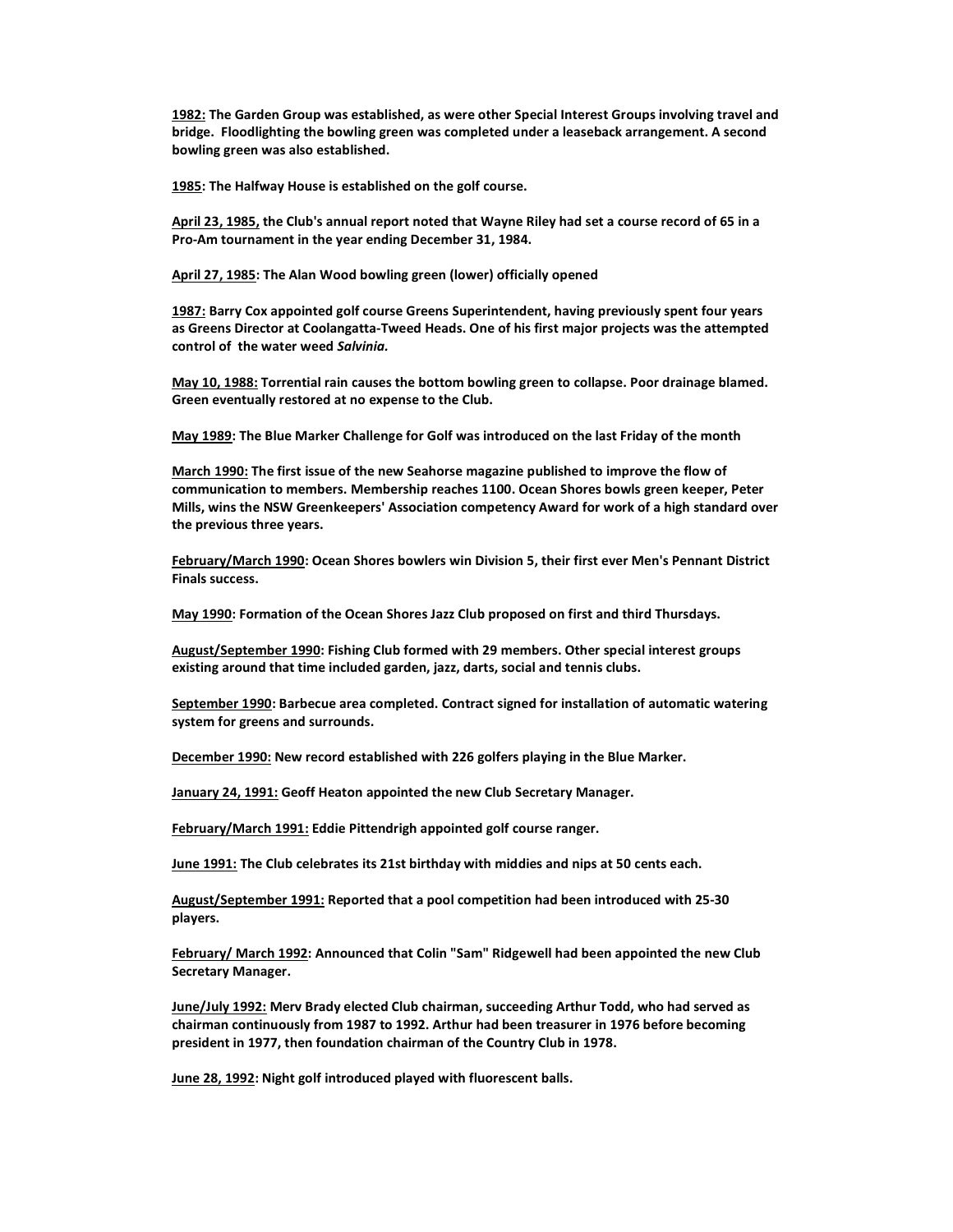April/May 1993: Introduction of Club Keno foreshadowed as was the introduction of a Sunday barbecue and entertainment.

June/July 1993: Lady golfers 20th birthday celebrations.

February/March 1994: Noted that Sand Crab bowls (informal) would start at 9.00am (later transferred to Tuesday evenings). John Berry (Big Claw) and Keith Tidey (Little Nipper) heavily involved in promotion. Rent a rink concept also introduced to encourage participation by "outsiders".

October 24, 1994: Aqua Aerobics is introduced as a water exercise program for members, together with a learn to swim campaign.

December 6, 1994: Contracts let (up to \$300,000) for new carpet, furniture, painting, awnings, etc.

December/ January 1995: Reported that line dancing was proving popular at 7.00pm on Mondays.

February 15, 1995: The passing was recorded of Alan Wood, one of the Country Club pioneers. He was a former president of the Ocean Shores Community Centre, and a member of the team that arranged the purchase of the Golf Club from its original developers. The lower bowling green was named earlier in his honour.

Spring 1999: The resignation was announced of Secretary Manager Sam Ridgewell, to be succeeded by Tod Martin.

May 18, 2000, the Byron Echo reported that Pat Boone had visited the Club the previous week, after a lapse of 30 years. He played a round of golf, had lunch and was given honorary membership. Australian golfing identity Norman Von Nida also visited.

Winter 2000: Club member Jack Rayner, the Club Veteran's champion, was awarded the Australian Sports Medal for his contribution to golf. Jack was Australian Amateur Champion in 1955.

Autumn 2002: It was reported that the Ocean Shores Country Club mixed cricket team had been playing in a twilight competition at Mullumbimby on Thursday evenings.

Winter 2002: Free shuttle bus introduced on Friday nights.

October 8, 2002: Eric Simons, former director and chairman for a number of years, passes away.

Spring 2003: The Club hosts the School Sports Australia Golf Championships, which was won by a 15-year old Queenslander, Jason Day (65) who was later (May 2016) ranked No 1 in the world. Competition was hot. One player drove to the green on the 10th, while another reached the green in two on the 9th, both from the blue tees.

September 23, 2003: Arthur Todd, the Club's first chairman, passed away. Jim Anning's death was also recorded around that time (the original Wendell West sales manager).

Summer 2003-04: Tod Martin resigns as Secretary Manager. Ted Forster serves as interim SM until new appointee, Wayne Chislett, took over on December 11.

Autumn 2004: Construction began on the toilet between the bowling greens for bowlers and swimmers.

Spring 2004: Ocean Shores wins Division 4 State Pennant Bowls title, the first time a Far North Coast team has won a State title. The Club introduces "Kids Corner" child minding centre on Friday nights.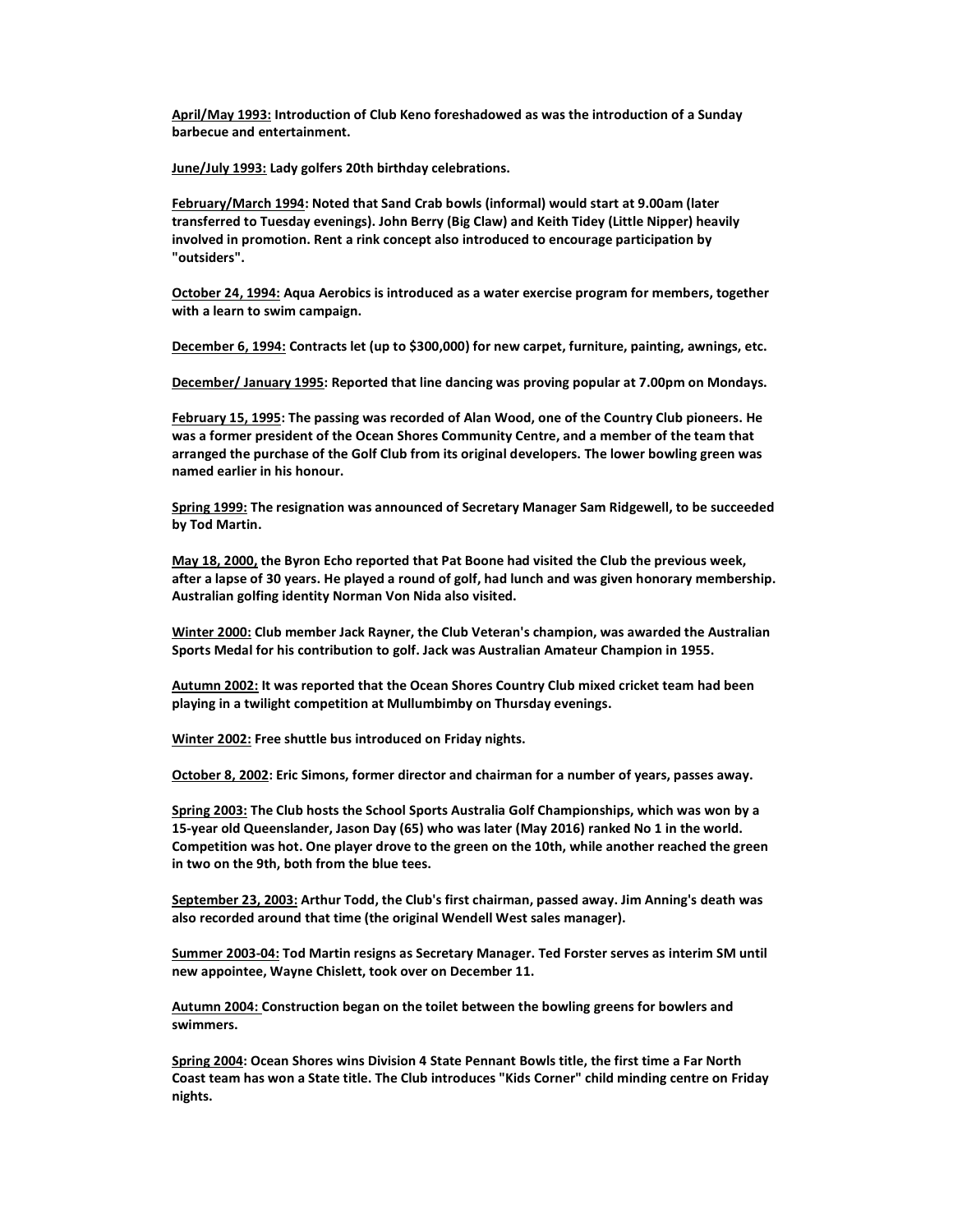Summer 2005: New machinery shed constructed on the lower bowling green. Veteran club member, Tony Cornell, elected vice District Governor of Australian Lions, a precursor to his election as District Governor the following year.

March 10, 2005: Announced that Terry Crowe had been appointed the new Secretary Manager. A DA went to the Council for a 64-space golf buggy shed at the southern end of the Clubhouse (opened the following spring)

Autumn 2006: Bowling green keeper Dave Perez replaced by Paul Earl. Ocean Shores golf course rated 22 in the top 100 golf courses in Australia by Australian Golf Digest.

August 14, 2007: Barry Cox, golf course superintendent retires, Barry joined the Club in 1981 and served on the board from 1983-87 when he became the green keeper, taking over from Doug Cope.

May 28, 2007: Andrew Spice commences as the new Secretary manager

Winter 2007: Texas Hold' Em Poker introduced.

June 8, 2007: Ocean Shores Country Club Lady Bowlers celebrate their 30th birthday.

Summer 2007: Richard Phillips appointed golf course superintendent.

November 22, 2009: Country Club the venue for the 40th celebrations organised by the Ocean Shores Community Association. Golf Course Guide 2010 rates Ocean Shores in the top 50 for best design.

Autumn 2011: Loss of former Club identity Alan Franks (prior to Xmas) a valued member for 35 years. John Berry's death also recorded, a member for more than 30 years.

August 29, 2011: Shane Heaney appointed Greens Superintendent.

Spring 2011: All nine timber bridges on the course replaced with low maintenance pre-fabricated steel and concrete structures designed by bowls member Tony Baggio.

October 23, 2011: James (Jim) Stuart honoured with Life Membership for his voluntary services to the Ocean Shores Country Club, including stints as past board chairman, men's golf president, tireless work volunteer, and expert adviser on flora and fauna.

Winter 2012: Clubhouse renovations near completion at a cost of around \$1.04 million.

October 21, 2012 Membership was listed at 2607. The Club constitution was changed to declare that the board comprise eight directors, including the chair, deputy chair, treasurer, a golf rep, a bowls rep and three ordinary directors.

October 27, 2013. Membership climbed to 2798. It was announced that as from July 1, 2013, new directors would be required to undertake mandatory training within twelve months of their appointment--as a Government requirement.

October 19, 2014. Membership reached 2879. A solar electricity system was installed, which also involved expenditure on roof reinforcements. A block of land adjacent to the 10th hole was acquired by the Club for \$46,483.

October 18, 2015 showed membership exceeding 3000 for the first time at 3060. Total club revenue embraced \$4 million for the first time at \$3,928 510.